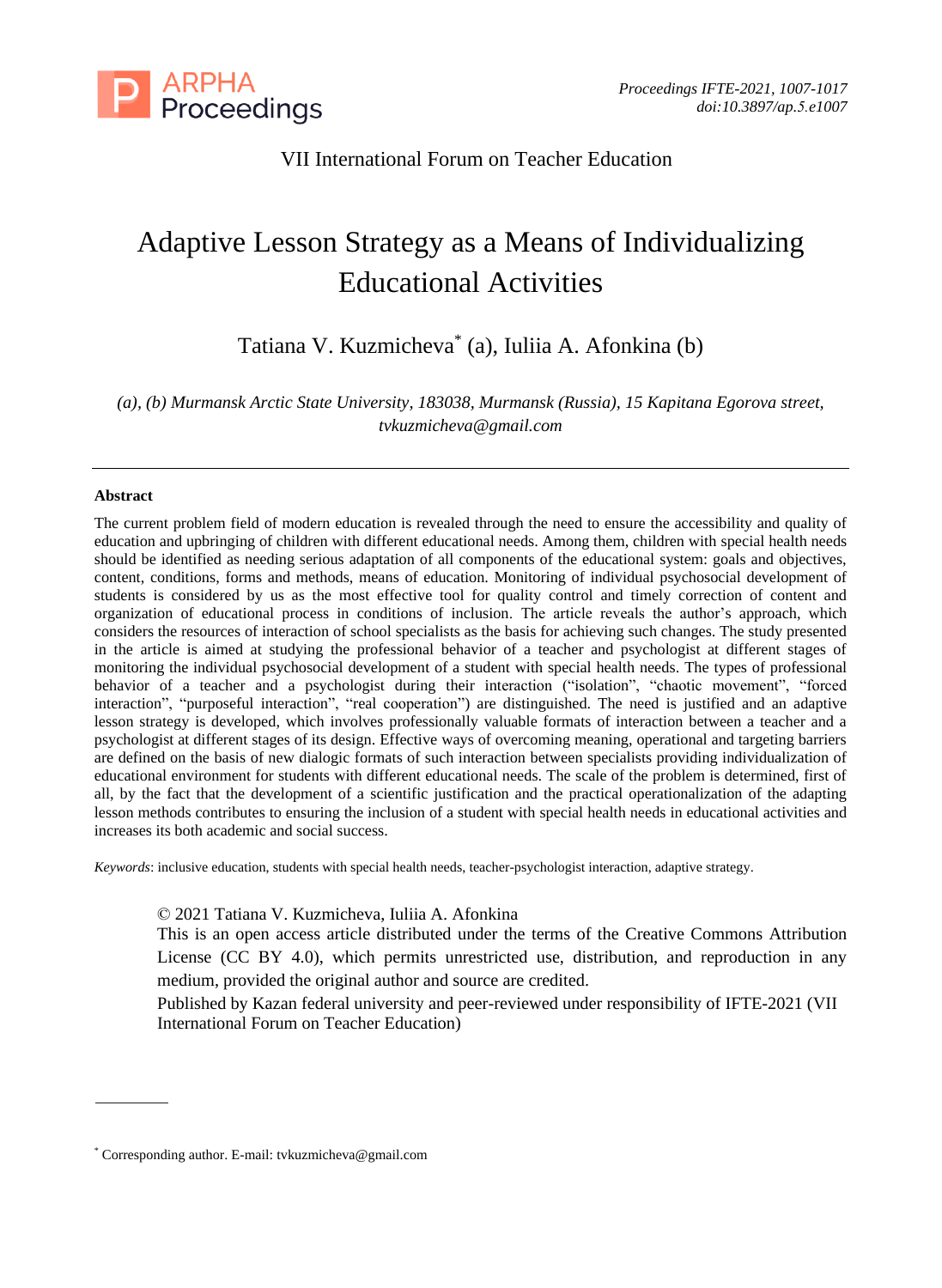#### **Introduction**

For many decades, both national and international research has focused on the problems of finding effective psychological and pedagogical technologies that contribute to the successful achievement of the quality of inclusive education. However, this problem has not yet been solved. Nevertheless, the evolution of the pedagogical consciousness and, accordingly, the professional activity of the teacher is moving in the direction of studying the characteristics and opportunities of the child, taking into account the diversity of educational needs of students in inclusive education and the obvious understanding of such changes in order to achieve high educational results (Kuzmicheva & Afonkina, 2020).

Among children with special educational needs, it is important to identify those who have limited health opportunities that hinder the mastery of the content of education if educational activities are not adapted to the peculiarities of their individual psychosocial development. Such an adaptation is a leading condition to their joint training and education with peers with normative development that will not reduce their success in mastering academic and life competencies, but will act as a way of inclusion in society.

The adaptation of educational activities is necessary for inclusive education; it allows the teacher to design and implement individual educational trajectories based on an understanding of the development specifics of children with special health needs, their life experience, worldview, activity, communication, etc.

It should be noted that one of the most important and, at the same time, difficult tasks of professional interaction between a teacher and a psychologist is monitoring the individual psychosocial development of a child with disabilities in an inclusive education, the stage of which is the transfer of psychological knowledge into the educational process (Korobeinikov & Kuzmicheva, 2019). Such a translation is possible with the joint design of an adaptive lesson strategy, when, on specific subject content, these specialists organize the sequence and content of cooperation between the teacher and the student.

Thus, a theoretical and empirical study of the nature and methods of interaction between a teacher and a school psychologist at different stages of monitoring, including the process of designing an adaptive lesson strategy, becomes relevant. The obtained research data will create a productive basis for the integration of general pedagogical and defectological theoretical knowledge for their immediate subsequent practical implementation in educational activities.

The purpose of the study is to identify the resources of interaction between a teacher and a psychologist in the process of designing an adaptive lesson strategy based on the results of monitoring the individual psychosocial development of a child with special health needs in an inclusive educational environment.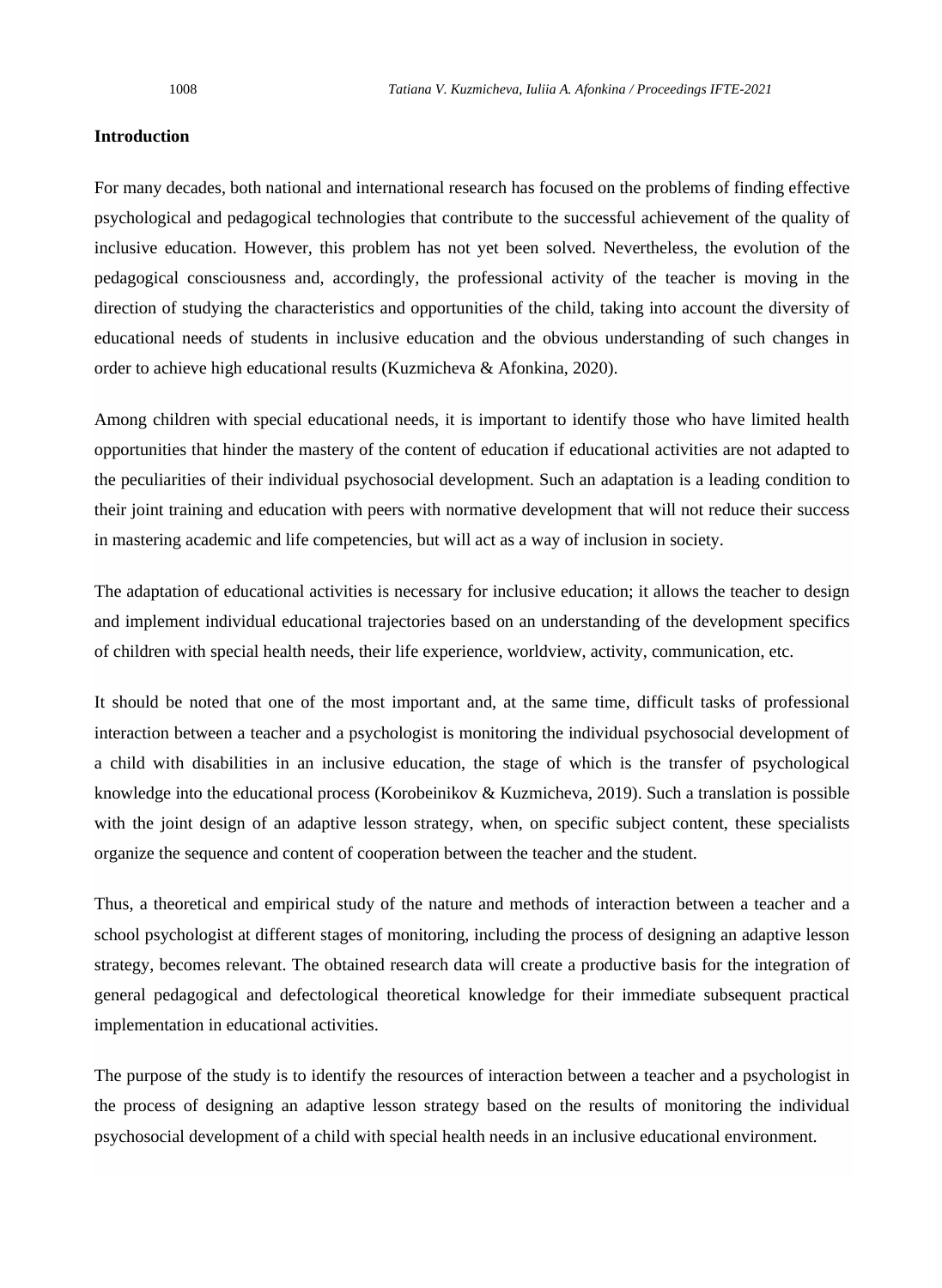The objectives of the research are: to substrate the interaction resources of school specialists as a significant element of an inclusive educational environment; to identify the nature of the interaction of specialists and typologize their professional behavior when designing an adaptive lesson strategy.

### **Literature review**

The mechanism for the development of an inclusive educational environment is its adaptation to the individual educational needs of students with special health needs, which are disclosed in the opinion of Ratner, Sigal and Yusupova (2016) not only in mastering the subject content of education, but also in successful self-development and the acquisition of a positive social experience by the child. Such adaptation is possible on the basis of a theoretical and methodological study of the process of interaction between school specialists and the creation on this basis of its new methodological formats.

Developed by Korobeinikov (2002) a model of functional diagnosis and the principles of constructing diagnostic procedures in the study of disorders of psychosocial development of children with special health needs are the scientific and medical basis for creating an individualized educational environment.

The expedient adaptation of the components of the educational system in the conditions of inclusion to the different needs of students involves value, organizational, substantive, didactic, socio-psychological changes, which are achieved not by individual time-disparate activities, but by the systematic efforts of all subjects of educational relations.

In the research of Ketrish (2018), the task is set to form a practical inclusive readiness among teachers, namely, organizational skills aimed at including students with special health needs in their activities, forming their educational activities, differentiating interests, maintaining motivation, etc., and information skills that are expressed in adaptation and accessible presentation of the material using various information tools.

According to the results of teachers' perception of the effectiveness of solving problems of inclusive education, they lack skills and knowledge for educational adaptation and modification of the educational process in order to support students with special health needs (Monteiro, Kuok, Correia, Forlin & Teixeira, 2018). It is also noted that teachers are insufficiently prepared to help their students with an inclusive curriculum (Baranauskienė & Saveikienė, 2018).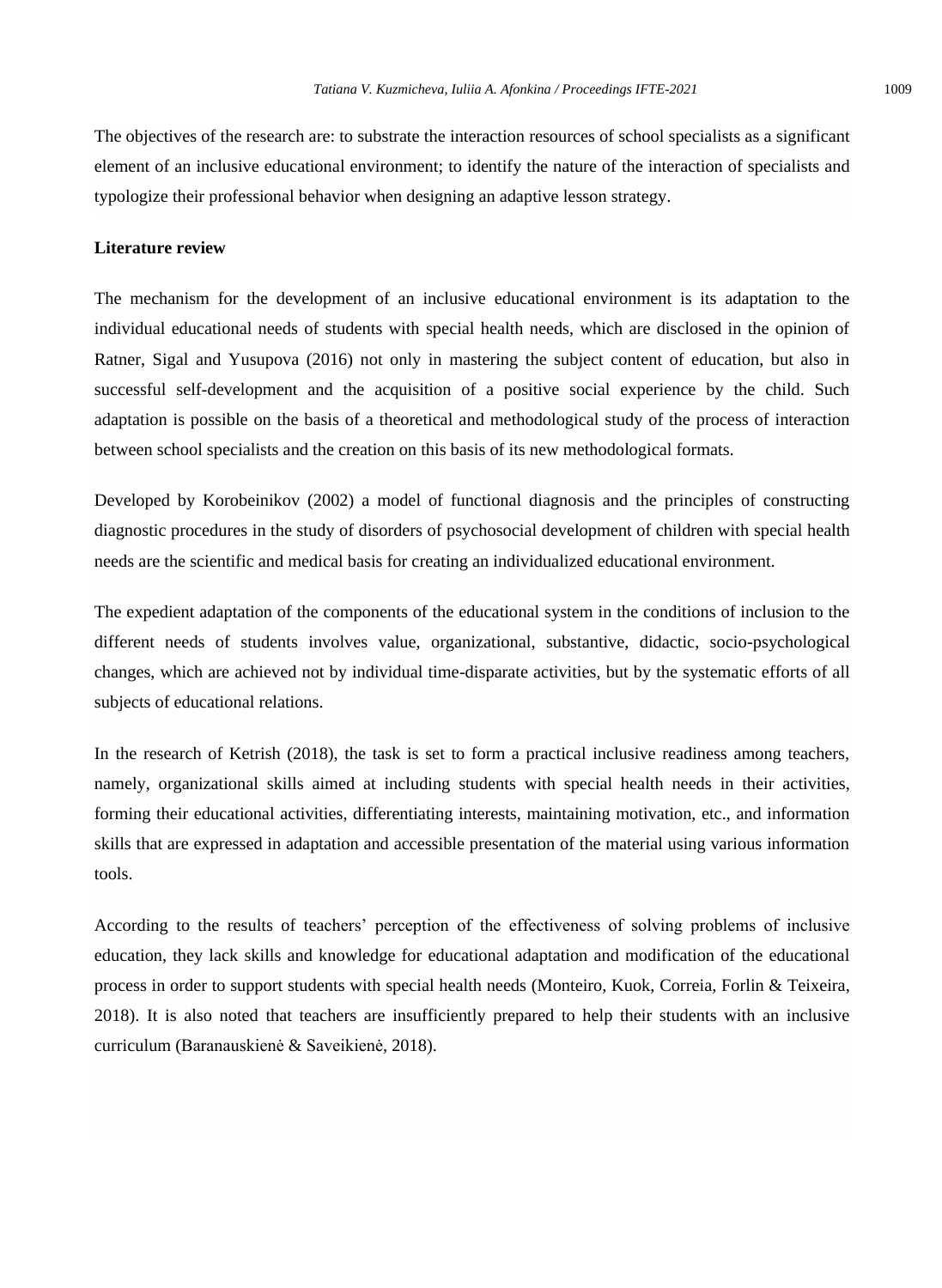Significant transformations in individualization of educational activities are revealed through the search for tools for transforming the frontal learning strategy into a flexible strategy characterized by the adaptability of all pedagogical tools to the peculiarities of individual psychosocial development of a particular child. Such a strategy is called adaptive by us. When designing and implementing the adaptive strategy of the lesson, it is necessary to allocate, in addition to the spatial, temporal and methodological resources of adaptation by the teacher, the resources of interaction of teachers that are objectively important for the development of individualized practices of inclusive education. As Zaretskiy and Gordon (2011) rightly point out, the problem is not to integrate individual students into the educational system, but to transform it, following the principle of differentiation, it meets the diverse needs of all students and their individual educational needs.

The authors consider that, Leontiev's provision (2005) that the main features of joint activity constitute, firstly, the division of a single process of activity between participants, their inclusion in activity, and secondly, orientation to a single result of activity is essential for the study of professional behavior of a teacher and psychologist in a situation of interaction.

It should be emphasized that it is the polysubstitutional interaction that Alekhina and Vachkov (2014) analyzes in relation to a teacher and a student in inclusive practice, and the authors of the study propose to consider it relation to the teacher and psychologist, based on subjective relations. Unleashing new opportunities to develop the technologies necessary for the development of inclusive education, because it gives rise to reciprocal conditionality among actors based on creativity, awareness of the system of relations, the common semantic space, the transformation of the surrounding world.

The authors came to the conclusion that interaction resources make it possible to fill the deficiencies of the student with special health needs in the field of efficiency, communicative and emotionally strong-willed spheres, cognitive and speech activity due to the maximum adaptation of the content and organization of the lesson to its individual educational needs.

This statement of the question objectively leads to the need to study the nature of the interaction between the teacher and the psychologist in the process of their monitoring, which was the goal of the empirical study we have undertaken.

#### **Methodology**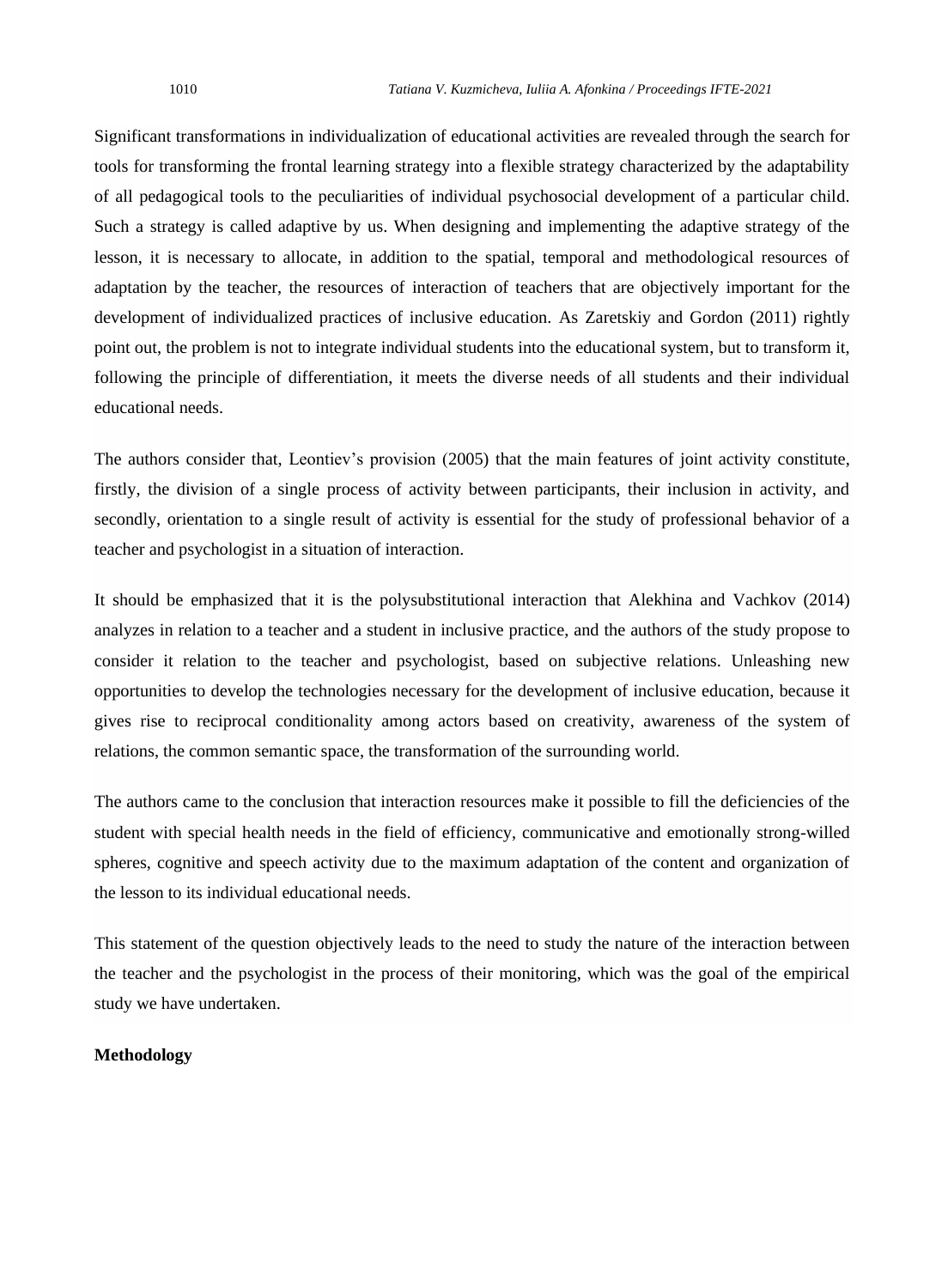The methodological basis of the research is formed by ideas about the unity of methodological, pedagogical, psychological and defectological approaches in solving the problems of inclusive education of students with disabilities (Alekhina & Vachkov, 2014; Korobeinikov, 2002).

The study used the proposed method of designing an adaptive lesson strategy to study the nature and characteristics of the interaction between a teacher and a psychologist.

The adaptive lesson strategy was carried out in the format of interaction between a teacher and a psychologist and was based on the principle of dialogicity. The regulation of such interaction was achieved by building in the methods of correctional and pedagogical assistance to the child, taking into account his special educational needs in the lesson situation.

The adaptive lesson strategy from the point of view of the content and methods of interaction between the teacher and the psychologist is represented by three modules that allow integrating psychological, pedagogical and defectological knowledge, thereby achieving individualization of the educational process.

## *Didactic module*

The content of the interaction: specifying the existing and predicting possible academic and social difficulties of the student with special health needs related to the lesson topic and its organizational forms; determining the particular life experience of the student on the lesson topic.

Method of interaction is a dialogue: the "guide" method includes the following steps: expressing your own judgment on each of the issues discussed ("I believe that..."); argumentation of the judgment ("since…"); selection of examples revealing the specific facts of the child's educational behavior ("for example…"); generalization., reflecting the relationship of diagnostic knowledge about the child and its projection in the specific educational situation of the lesson ("Therefore...").

# *Content-operational module*

The content of interaction: the correlation of the activities of the teacher and the student in the lesson, which involves: the development of variable ways of solving educational problems, completing specific tasks; determining the different types of assistance; determining the degree of autonomy at different stages of activity; selection of methods of stimulating pedagogical assessment of child's activity, awareness of student's activity, interaction with activity of other participants of activity, ensuring consistency of their actions, reflection.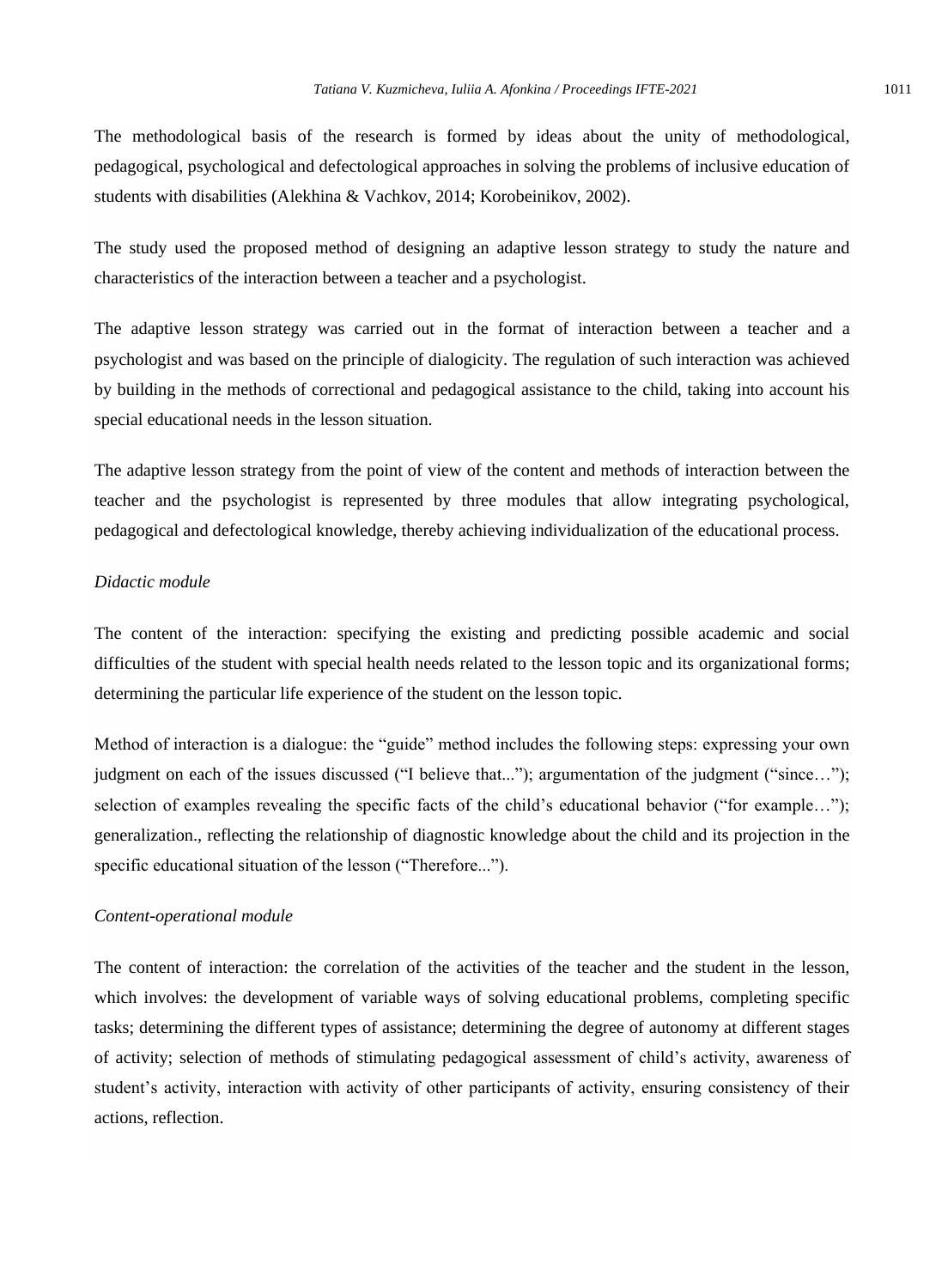Method of interaction is a dialogue: the "Piggy Bank of Ideas" method: for each meaningful position, a teacher and psychologist compiles a table where the first column indicates what needs to be selected or developed, the second identifies difficulties of the child, and in the third includes "brainstorming" the maximum possible techniques, which s are selected by discussion and mutual consent and integrated into the concept lesson.

#### *Reflexive module*

Content of interaction: establishment of content correspondence, organizational and methodological information support (resources) of the lesson and planned results of training of a specific student.

Method of interaction is a dialogue: the "Result Tree": a graphical projection is created together, where a combination of lesson resources is shown in the form of tree branches, and planned results are shown in the form of leaves and fruits.

The study was conducted in 2020-2021 on the basis of educational organizations in Murmansk and the Murmansk region. It was attended by 60 teachers of primary and basic general education and 12 teacherspsychologists. To identify the nature of the interaction between the teacher and the psychologist, the authors proposed a diagnostic procedure that involved an analysis of the ways of their interaction.

The diagnostic procedure made it possible to typologize the professional behavior of a teacher and a psychologist in the format of their interaction and describe the professional barriers that hinder their interaction.

The following criteria for the typology of the professional behavior of a teacher and a psychologist in their interaction was proposed: dialogicity – the readiness and ability to speak reasonably, constructively discuss their opinion and the opinion of colleagues; motivating basis for interaction, unity / imbalance of interests; commonality / disunity of goals, ideas about the specifics of educational needs, about the expected result of interaction; the degree of agreement in the interpretation of a problem situation and methods of its resolution; expediency of unity and division of professional functions; coordination / discoordination of actions; systematic / episodic inclusion in joint activities; responsibility for the result.

# **Results**

The following types of professional behavior of a teacher and a psychologist in their interaction have been distinguished.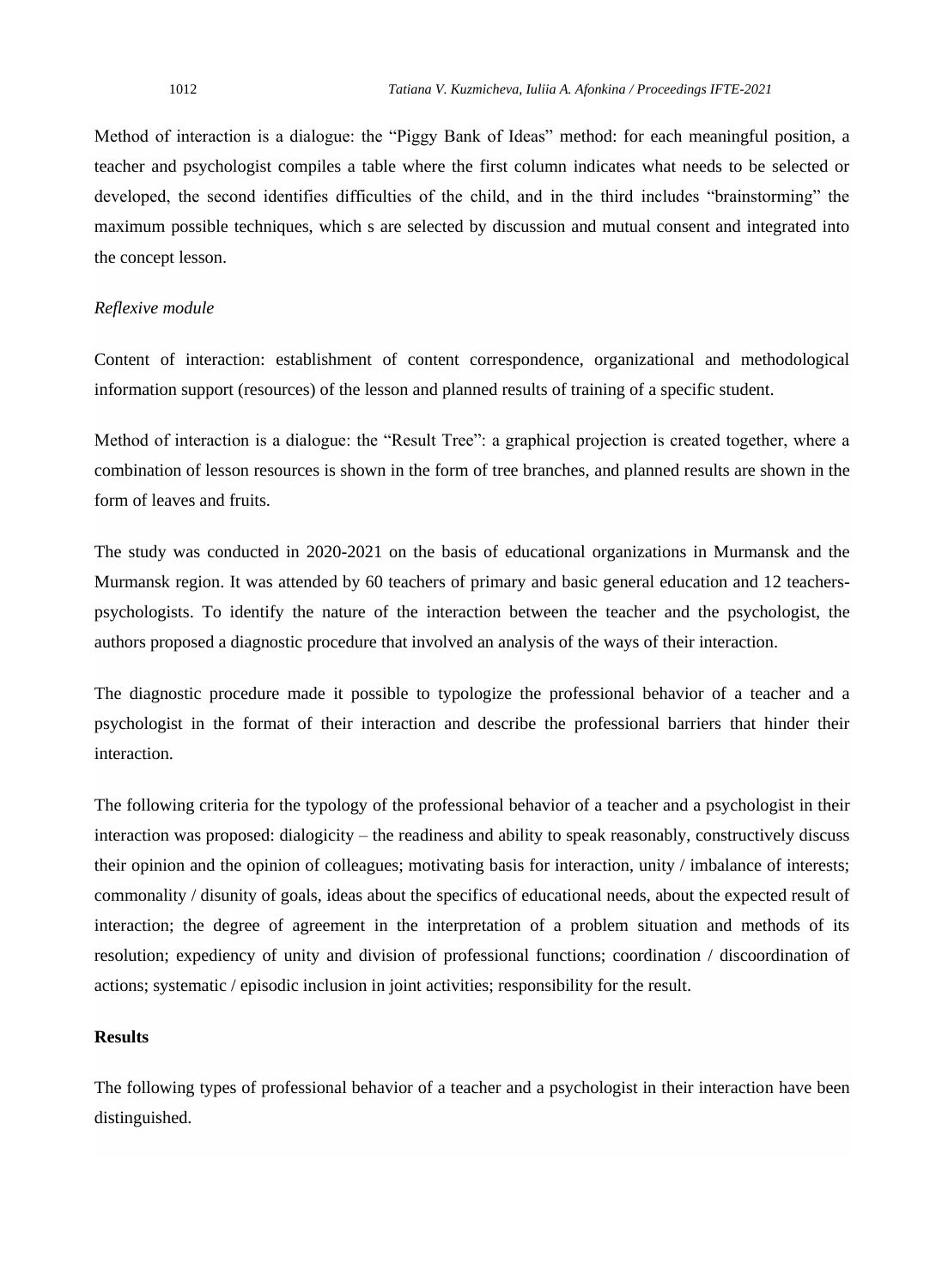The first type is "isolation" (12.5% of study participants). Experts express autonomous, unparalleled and poorly reasoned opinions about the problem situation. Motivation for interaction is not expressed. The imbalance of their interests, which, as a rule, are narrowly personal in nature, is obvious: from the desire to end the discussion as soon as possible and leave the interaction so as "not to waste time…", to the desire to assert themselves at the expense of humiliating the opinions of others. There are no common goals, and ideas about the problem of the situation and the expected result of interaction are radically different and far from always related to the interests of the child. They may reflect, for example, the psychological protection of the specialists themselves, the desire to delegate their professional responsibility to others. They understand their professional functions as unrelated to the functions of other school specialists, which leads to a discordance of actions: everyone fulfills their tasks and strives to achieve their goals, zealously ensures that the boundaries of the professional field outlined by them do not intersect. Joint professional activities are absent or of formal nature.

The second type is "chaotic movement" (16.6%). The interaction is random, disordered in nature and is due to situational motivation – to overcome the professional discomfort. The professional interests of specialists are not balanced. Perceptions of the interaction are poorly correlated among different specialists, and can often be opposite. Inclusion in joint activities is episodic and short-term. Responsibility for the result, as well as consistency in the interpretation of the problem situation and the ways in which it is resolved, is not expressed.

The third type is "forced interaction" (39.0%). The motivating basis for the interaction is the understanding of the inevitable need to interact. The interests of specialists are accumulated in the field of desire to resolve the situation "as soon as possible and most painlessly" (which constitutes a common goal) and again act autonomously, while not always taking into account the interests of the child. Perceptions of the problem situation converge in individual positions, but are rarely interconnected and full-fledged. Professional functions are separated, but a certain field of short professional contacts is formed, which is difficult to call interaction. They are often formalized, for example, aimed at using the usual methods of organizing the child's activities in the lesson. Individual actions can be coordinated, but inclusion in joint activities is episodic and unnecessary. Responsibility for the result is not shared and is attributed to each other or third parties, including the child. The degree of agreement in the interpretation of ways to include a child in the educational process is not important for specialists, they only need agreement on certain points. In general, we can say that the professional actions of specialists are summed up, while the new quality of these actions is not achieved.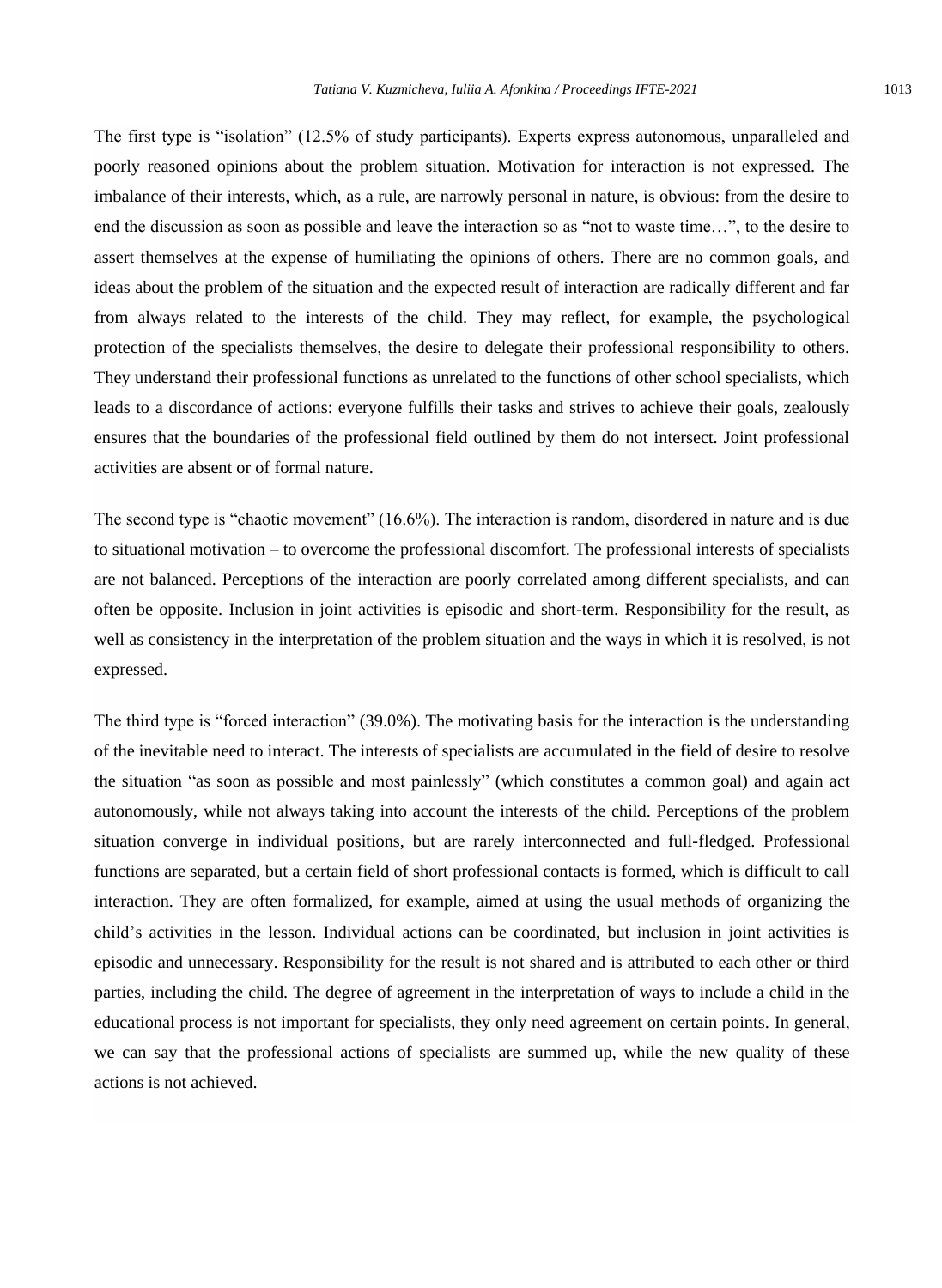The fourth type is "purposeful interaction" (22.2%). The professional interests of specialists accumulating in the field of achieving high-quality educational results are achieved. There is a general motivating framework: to act in the interests of the child, which determines the commonality of goals – to understand the causes of the existing conflict and determine effective ways to resolve it. The efforts of specialists are aimed at developing a dialogue for a common understanding of the problem by speaking and arguing. The degree of agreement in the interpretation of the individual educational needs of the child is quite high. The functions performed together and autonomously are clearly defined according to the intended purpose. However, actions are not always successfully coordinated, which prevents them from building systematic interaction, although they share responsibility for the result. In addition, specialists mainly use standard methods of joint activities.

So, professional actions of specialists are combined; they are given in a certain combination determined by meaning and purpose.

The fifth type is "real cooperation" (9.7%). The general professional interest of specialists involves creating the conditions most favorable to the development of the student, which is the meaning of their interaction. They are united by a stable motivation – to enrich student's educational potential, and the general definition and implementation of the optimal educational trajectory. Interaction is provided on the basis of a coordinated and therefore objective understanding of individual educational needs in the correlation of the biosocial reasons that caused them, different contexts of its manifestation. During the productive professional dialogue, a general idea of the expected result of interaction as the maximum individualization of the educational process was developed, taking into account the variety of characteristics of the individual psychosocial development of the student. A high degree of agreement is achieved in the interpretation of the child's difficulties and ways of resolving them. The professional functions are feasible at all stages of interaction through continuous coordination of actions; optimal forms of systematic inclusion in joint activities are developed. A common and differentiated area of responsibility of each specialist for the result is determined.

Thus, professional actions of specialists are appropriately streamlined and integrated, forming a new context of their joint activities – cooperation.

The qualitative analysis of the types of professional behavior made it possible to identify professional barriers to the interaction of school specialists in relation to each type.

The type of "isolation" is characterized primarily by barriers that are associated with the lack of common interests, motivation to interact.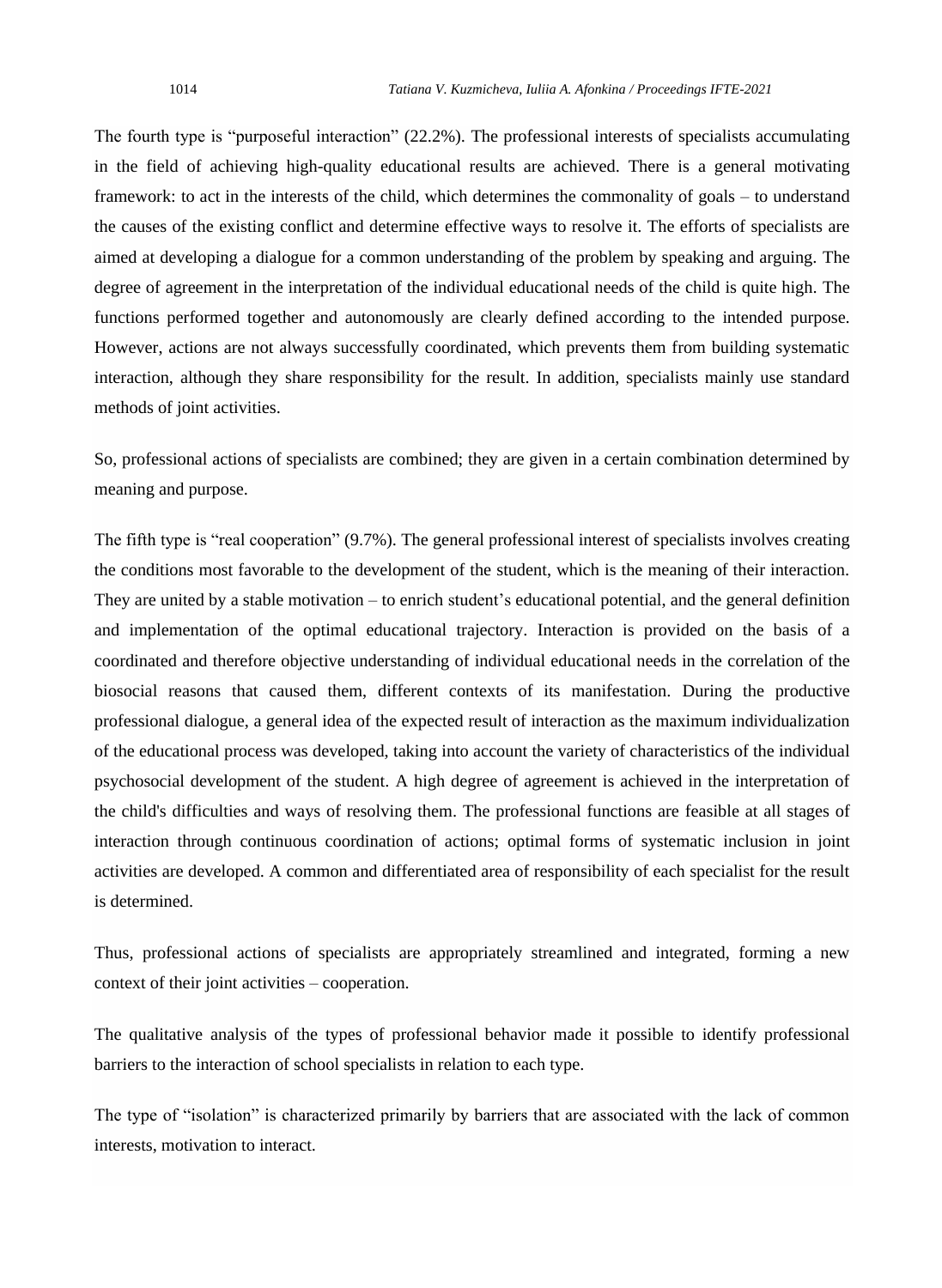With the type of "chaotic movement", barriers come to the fore, determined by inconsistency and the random, disordered nature of interaction, situational motivation and unrealized general goals. These two types are thus distinguished by semantic barriers.

The type of professional behavior "forced interaction" is characterized by barriers due to the external imposition of motivation for interaction and utilitarianism by situational goals. In general, there are barriers to targeting.

The type of "purposeful interaction" as a whole can lead to reasonable changes in the educational situation, however, operational barriers are objectified: insufficient ownership of ways of productive interaction at different stages of solving a problem situation.

It is important to note that the certain professional barriers are significantly associated with the factor of dialogue. With "isolation" and "chaotic movement", experts do not seek to conduct dialogue and even avoid it. With "forced interaction" they lack dialogic skills. In the case of "purposeful interaction" it was often possible to observe "dialogue for the sake of dialogue" which did not lead to the development of concrete solutions. In the situation of interaction, built on the type of "real cooperation", there was an extensive dialogue-discussion, the construction and selection of hypotheses, the definition of ways to test them and the adoption of balanced decisions that were specified in the practical actions of specialists.

The quantitative data given show a predominance among the types of professional behavior of "forced interaction". The second most common type is "purposeful interaction" but does not exceed one third of the sample. The least important is the most productive type of professional behavior – "real cooperation".

#### **Discussions**

According to the results of the study, among all other types of interaction, "real cooperation" occupies an insignificant place. The most important is the debatable issue of the ways of forming "real cooperation", since most other types of professional interaction are not very productive. In our opinion, the concept of "professional trust" should be introduced into the discussion field of research as a necessary element of creating an inclusive educational environment, which can act as an effective way to stimulate the emergence of various forms of professional cooperation. It is also debatable to involve in the design of an adaptive lesson strategy on the basis of not only a teacher and a psychologist, but also a speech therapist, a defectologist, which will expand professional interaction and can act as a direction for further research on the research problem.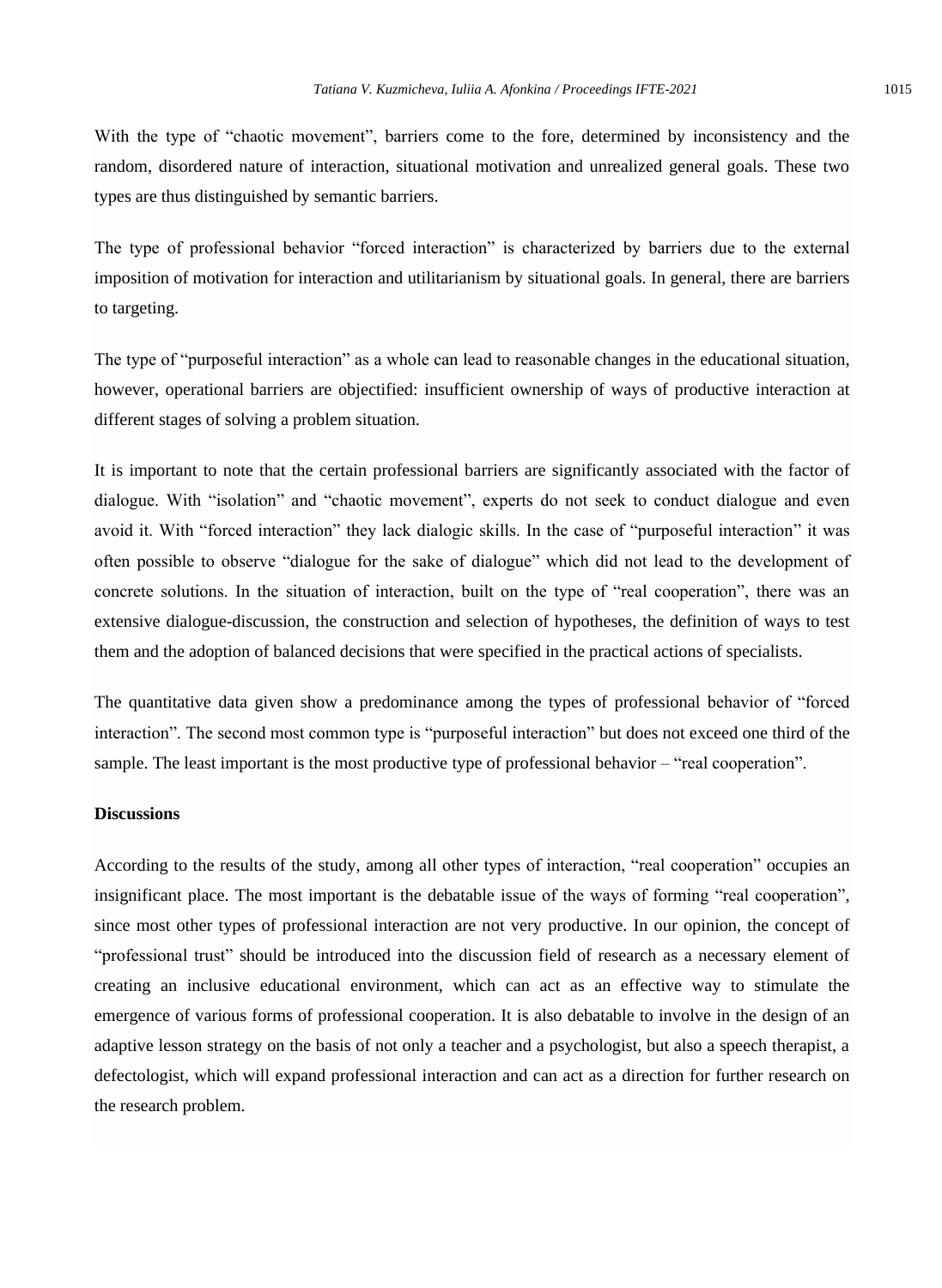# **Conclusion**

The identified types of professional behavior of the teacher and psychologist during their interaction, the qualitative and quantitative analysis showed the need to develop real cooperation. The proposed methods of interaction as formats of dialogue by the specialists of the lesson make it possible to achieve the following significant changes.

Firstly, to master professional skills in the individualization of the educational process, taking into account the educational needs and opportunities of a particular student.

Secondly, it is consistent to integrate psychological, pedagogical and defectological knowledge into inclusive educational practice.

Thirdly, to include all children in the course of the lesson, pay equal attention to all students, which will contribute to the positive dynamics of educational achievements of all students in an inclusive environment.

The issue of involving not only a teacher and psychologist, but also a speech therapist, a defectologist in the design of an adaptive strategy of the lesson appears to be debatable, which will allow expanding professional interaction and may be the direction of further research on the subject being studied.

## **Acknowledgements**

The research was supported by the RFBR grant № 20-013-00811 "Individualization of the educational environment as a factor in the development of inclusive processes in education and upbringing of children with health limitations living in urban and rural areas".

# **References**

- Alekhina, S. V., & Vachkov, I. V. (2014). Methodological Approaches to Psycho-Pedagogical Support of Inclusive Processes in Education. *Psychological Reports, Siberian Pedagogical Journal, 5, 97-104.*
- Baranauskienė, I., & Saveikienė, D. (2018). Pursuit of Inclusive Education: Inclusion of Teachers in Inclusive Education. *Society. Integration. Education: Proceedings of the International Scientific Conference, 2*, 39-53.
- Ketrish, E. V. (2018). *Teacher's readiness to work in inclusive education*. Yekaterinburg: Russian State Vocational Pedagogical University.